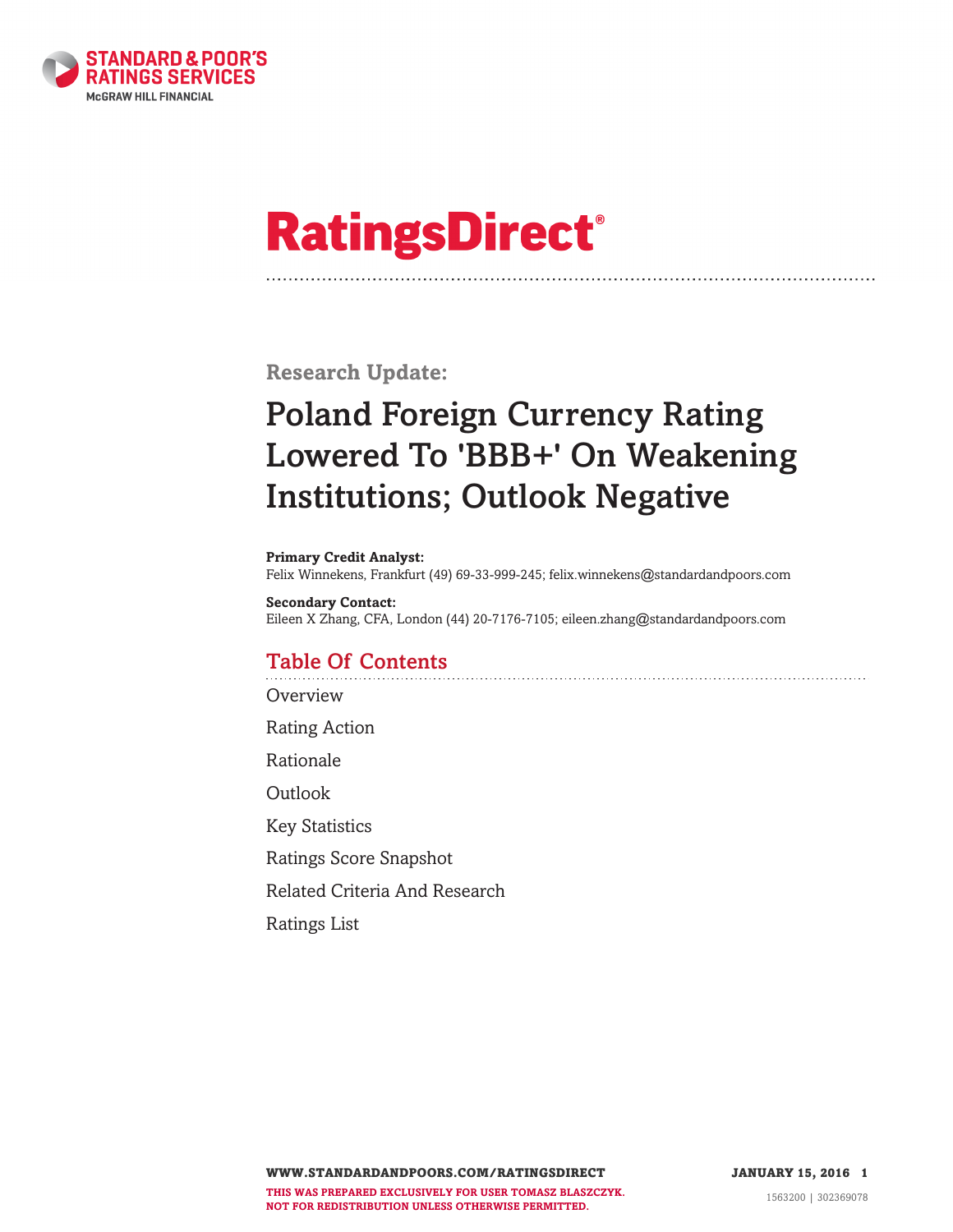# <span id="page-1-0"></span>**Overview**

- Since winning the election in October 2015, Poland's new government has initiated various legislative measures that we consider weaken the independence and effectiveness of key institutions, as reflected in our institutional assessment.
- We have therefore lowered our long-term foreign currency sovereign credit rating on Poland to 'BBB+' from 'A-' and our long- and short-term term local currency sovereign credit ratings to 'A-/A-2' from 'A/A-1'.
- The negative outlook reflects our view that there is at least a one-in-three likelihood that we could lower the ratings within the next 24 months if monetary policy credibility is undermined or if public finances deteriorate beyond our current expectations.

# **Rating Action**

On Jan. 15, 2016, Standard & Poor's Ratings Services lowered its long-term foreign currency sovereign credit rating on the Republic of Poland to 'BBB+' from 'A-' and its long- and short-term local currency sovereign credit ratings to 'A-/A-2' from 'A/A-1'. The short-term foreign currency sovereign credit rating was affirmed at 'A-2'. The outlook is negative.

We also revised our transfer and convertibility (T&C) assessment on Poland to 'A' from 'AA-' (a T&C assessment reflects our view of the likelihood of the sovereign restricting nonsovereign access to foreign currency needed for debt service).

# **Rationale**

The downgrade reflects our view that Poland's system of institutional checks and balances has been eroded significantly as the independence and effectiveness of key institutions, such as the constitutional court and public broadcasting, is being weakened by various legislative measures initiated since the October 2015 election. Poland's new ruling party Law and Justice (PiS), which holds an absolute majority in the parliament (Sejm) and the senate, has set out to make fundamental changes to Poland's institutions. For example, the constitutional court's ability to work efficiently and independently will likely be undermined, in our view, by changes to the court's composition and decision-making process. The government's new media law, as another example, gives the government extensive powers to appoint and control the directors and supervisory boards of public broadcasters. A third law terminates contracts of all current senior, career civil servants and removes a constraint regarding previous party membership, therefore enabling the new government to change the structure of the civil service. In our view, these measures erode the strength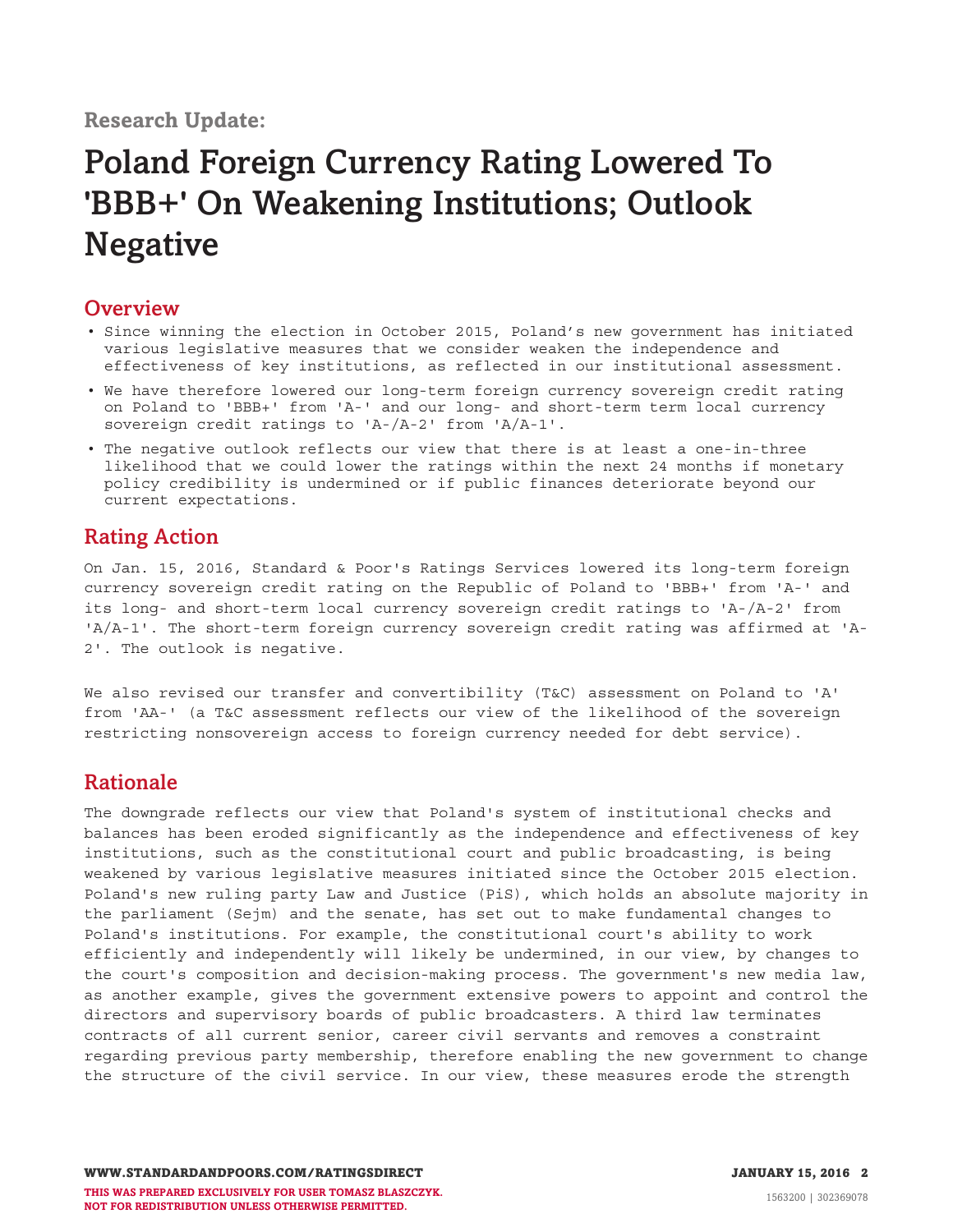of Poland's institutions and go beyond what we had anticipated regarding policy changes from the general election.

The revision of the T&C assessment to 'A', two notches above the foreign currency rating on Poland, reflects our expectation that the Polish government's overall policy inclination will be more interventionist, which could ultimately also impact the foreign exchange market.

The change in the rating outlook to negative reflects our view that there is potential for further erosion of the independence, credibility, and effectiveness of key institutions, especially the National Bank of Poland (NBP). Moreover, we no longer expect Poland's fiscal metrics will improve as we previously forecast. We also foresee some reversals in Poland's sound macroeconomic management of the past years, for instance by targeting certain sectors with new taxes.

The ratings remain supported by Poland's relatively moderate external financing needs and strong growth potential. The economy benefits from a floating exchange rate regime and domestic capital markets that permit the government to finance itself in local currency at long-dated maturities. The ratings are constrained by Poland's still low income levels compared with its Western European peers, especially in light of recent Polish zloty (PLN) depreciation and long-term challenges to public finances, primarily stemming from the pension system.

Since winning the Oct. 25, 2015, parliamentary election, Poland's new government, led by PiS with an absolute majority, has introduced a number of legislative initiatives. A law that changes the decision-making process of the constitutional court, which in our view would undermine its ability to work effectively and make decisions in a timely fashion, was signed into law by President Andrzej Duda before year-end 2015. Similarly, a law that moves the power to appoint the management and supervisory board of public broadcasters to the Treasury Ministry significantly weakens the independence of these institutions and has the potential to make them political instruments, in our view.

While PiS' absolute majority has removed pre-election concerns about increased political instability resulting from fragile coalition arrangements, we expect significant friction will persist between PiS and the opposition. In addition, we see a risk of internal tensions within PiS between more conservative and moderate forces, especially given the growing public discontent about these new measures. Similarly, taxes on banks, insurers, and large retailers seem to be more focused on sectors that are predominantly foreign owned, thereby raising questions about Poland's attitude toward growth-driving foreign direct investment. Moreover, pronouncements about, for instance, the refugee crisis, may heighten tensions between Poland and many Western-European EU states.

We have upwardly revised our fiscal deficit forecast for 2016 to 3.2% because we consider that various spending-side measures, either planned or announced, are not fully offset by revenue-side measures or expenditure cuts. These measures include a reversal of the previous pension reform so that the retirement age for women will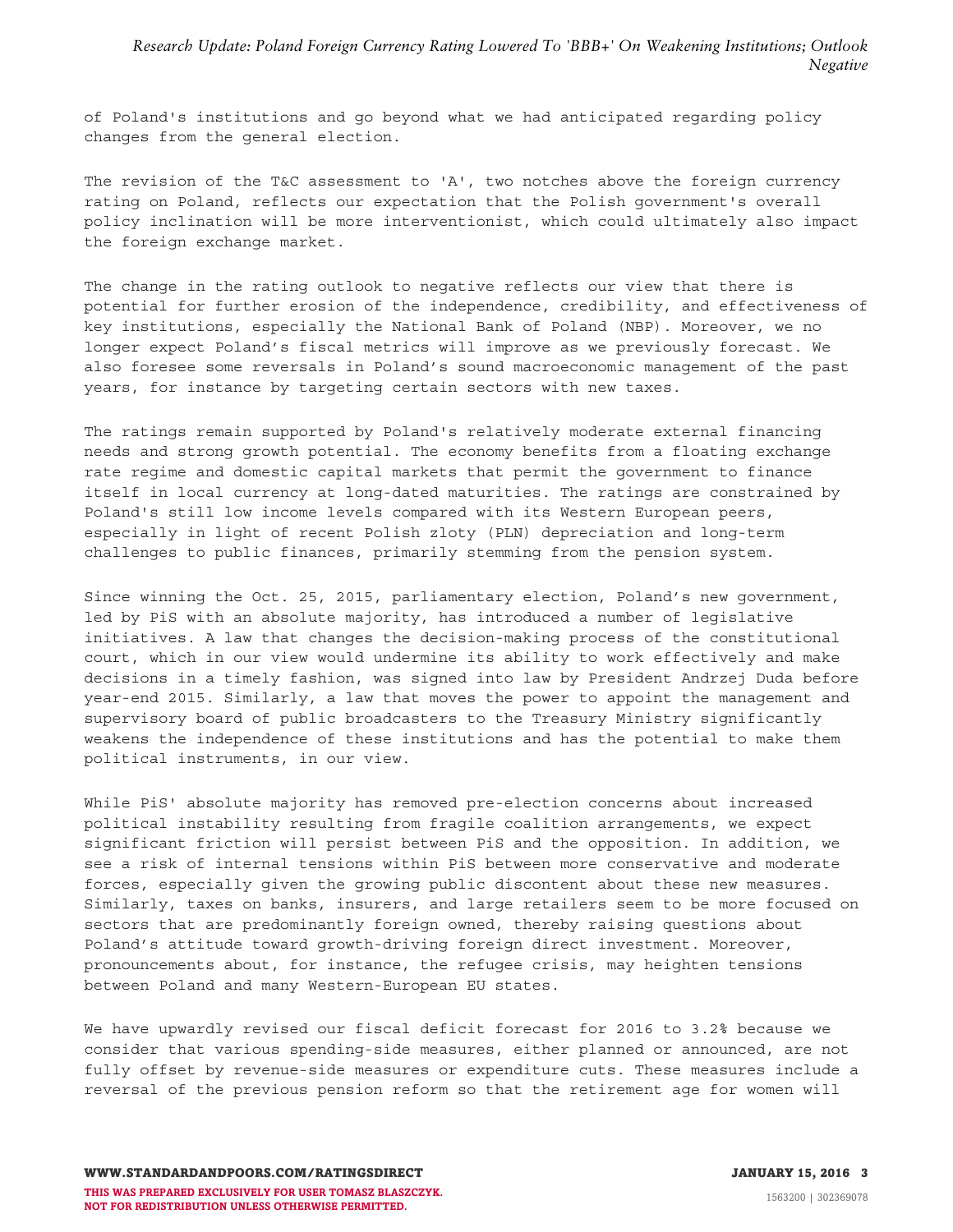again be lowered to 60 and for men to 65, higher childcare benefits through the Family 500+ program, a higher tax-free allowance and minimum wage, and free medicines for the elderly. Proposals on the revenue side are so far are limited to a 0.44% tax on bank and insurance company assets and a yet-to-be-decided retail turnover tax. In addition, the PiS-led government has decided to amend the expenditure-stabilizing rule, only recently introduced, by substituting actual inflation rates with the 2.5% NBP target, in turn increasing potential expenditure levels. Lastly, the government has decided to amend the 2015 budget to give itself more spending flexibility in 2016, for instance by booking the proceeds of the October LTE (long-term evolution) cell phone network auction (PLN9 billion or 0.5% of 2016 GDP) in 2016 rather than in 2015. Moreover, we do not expect revenue-side measures will be sufficient to compensate for higher spending, and view the macroeconomic assumptions underpinning the 2016 budget as too optimistic. We therefore expect that larger fiscal deficits than we initially forecast will persist in the coming years.

Nonetheless, we expect general government debt will remain broadly stable at about 51% of GDP through to 2018. At the same time, lower debt resulting from last year's pension change and low interest rates continue to contain the government's interest burden, which decreased to 4.6% of general government revenues in 2015. In an environment of changed risk perception and continued political uncertainty, we expect this trend will reverse and push interest costs back up to 5% of general government revenues by 2018. The share of foreign currency debt in total government debt remains somewhat high at 34%, as does the proportion of debt held by nonresidents at 56%. However, the relatively high share of long-term oriented nonresident investors, for instance foreign central banks and public institutions that own around 23% of domestic securities, reduces the risk of sudden large sales of Polish government bonds, in our view.

After a further acceleration over 2015, we expect real GDP growth in Poland will remain strong and average 3.3% over 2016-2018. Stronger domestic demand resulting from income-boosting government policies and a continued recovery in the eurozone, Poland's main trading partner, bode well for robust economic expansion. Stronger wage growth and subdued inflation will likely continue to boost real incomes further, while a potentially looser monetary policy stance could also help contain household and corporate borrowing costs.

Additional long-term challenges to the Polish economy could arise if the economy fails to move from a growth model relying on cheap labor and labor-intensive industries to higher-value-added and more innovative industries. In that sense, a reform of the loss-making, primarily state-owned coal mining sector might become an important factor, although such reform seems less likely under the PiS government. Similarly, the 2014 change to the pension system, such as the dismantling of its defined contribution pillar, raises questions about the long-term sustainability of the Polish pension system, which will likely be pressured by the government's decision to revert to a lower retirement age.

We expect the current account deficit will gradually widen over our forecast horizon. Lower import prices and strong exports have helped narrow the deficit, but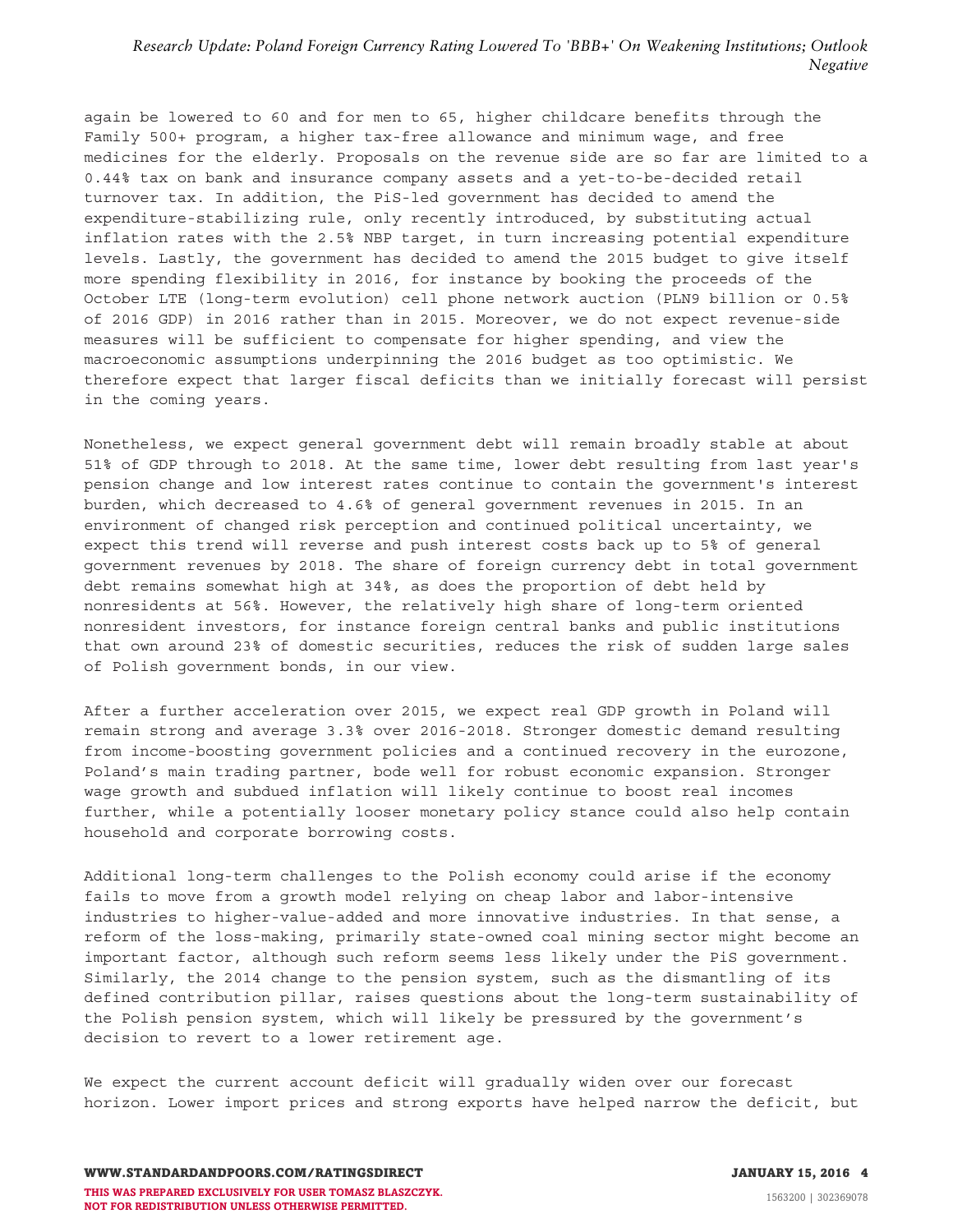<span id="page-4-0"></span>we expect the import component of Polish exports will remain high and net exports will stay negative. Nevertheless, we think Poland's demonstrated ability to draw on EU funds, and a revival in foreign direct investment, should comfortably finance most of these deficits, despite perpetually high net errors and omissions. However, with tensions between Poland and the EU on the rise, access to EU structural funds may become more difficult. Nonetheless, Poland benefits from some important buffers that we expect will help keep external borrowing costs down. These include a flexible exchange rate regime, which helps the NBP pursue an independent monetary policy, and a flexible credit line with the International Monetary Fund, which was reduced in January 2016 to \$18 billion and is expected to be phased out over the coming years.

We anticipate a very gradual reduction of Poland's external debt because the current account deficit will be funded largely through non-debt inflows. We forecast narrow net external debt (external debt net of reserves, plus financial sector assets) will decline to 52% of current account receipts (CARs) in 2019 from about 57% in 2015. Nevertheless, with net external liabilities at 125% of CARs in 2015, a prolonged deterioration of external sentiment or increased volatility on global financial markets could weaken Poland's ability to finance its net external liabilities. Our base case is that gross external financing needs will remain fairly constant at approximately 86% of CARs and usable reserves until 2018.

While the financial sector is generally profitable and predominantly (63%) deposit funded, and we classify it in group '5' of our Banking Industry Country Risk Assessment (see "Banking Industry Country Risk Assessment: Poland," published June 30, 2015, on RatingsDirect), we nevertheless believe it may experience a period of heightened stress. We expect three factors will affect banks in Poland in 2016. The introduction of a banking sector tax of 0.44% on assets is going through the parliamentary process, while a decision on a conversion of about 570,000 Swissfranc-denominated mortgage loans (into zloty) has yet to be made. In addition, the government is requiring Polish banks to step up their contributions to the deposit guarantee fund following the bankruptcy of a small lender, SK Bank. Although the issue of a conversion of Swiss franc mortgage loans had moved out of focus since the elections, the President unveiled a proposal on Jan. 15, 2016. While the exact consequences of this proposal for the financial sector remain uncertain, we expect certain institutions will come under more stress. Lastly, PiS will have significant power to shape the future path of monetary policy because the Polish president, parliament, and senate can nominate a total of nine new monetary policy council members, including the governor of the NBP, in 2016.

# **Outlook**

The negative outlook reflects our view that there is at least a one-in-three possibility that we could lower our ratings on Poland in the next 24 months.

We could lower the ratings if we perceived a further weakening in the independence, credibility, and effectiveness of key institutions, most importantly the NBP. In addition, we could lower the ratings if public finances deteriorated beyond our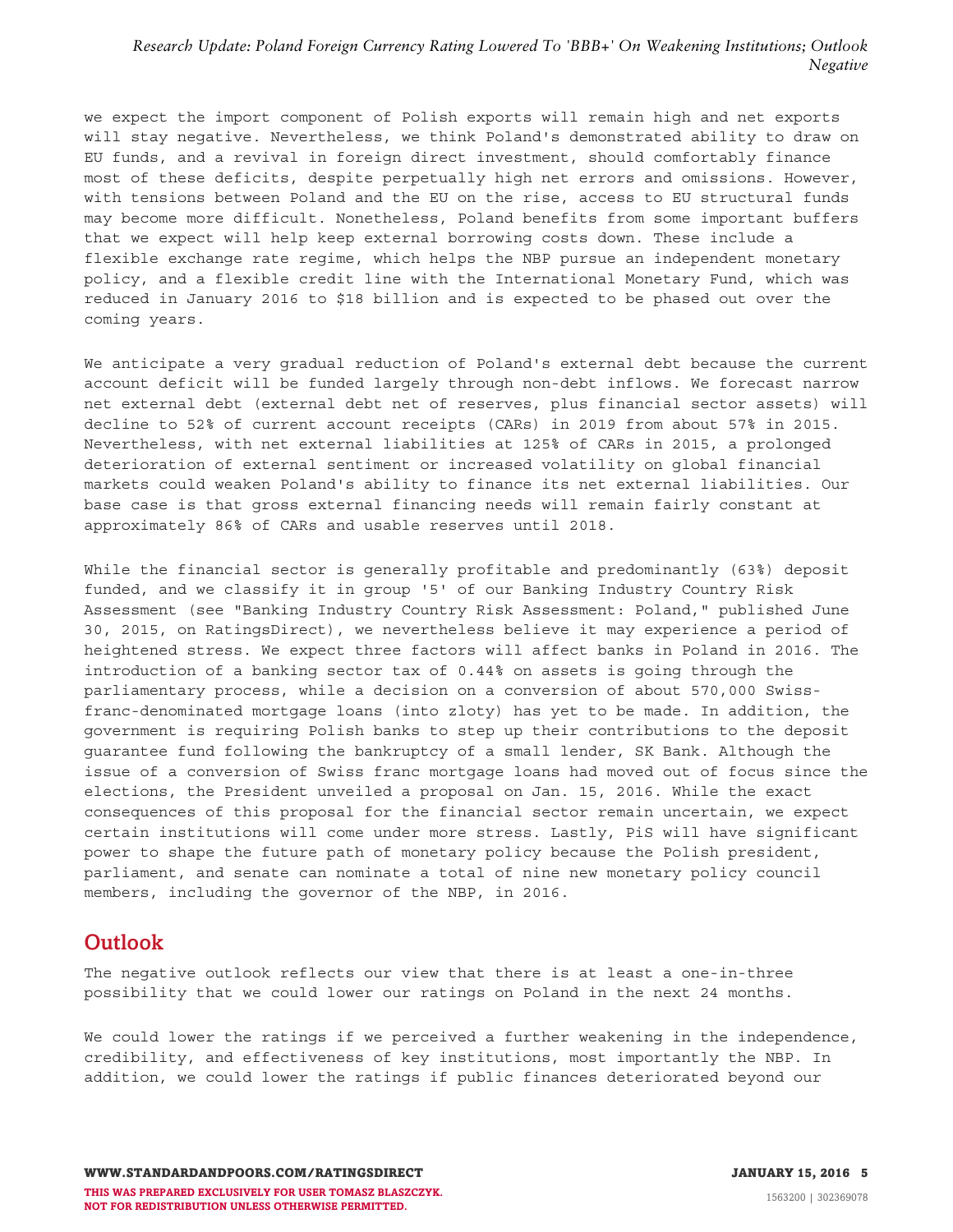<span id="page-5-0"></span>current baseline scenario as the revenue and expenditure balance becomes more negative.

On the other hand, a reversal of the government's efforts to change and control Poland's key institutions, as well as sustained strong external performance, leading to further reductions in net external debt could lead us to revise the outlook to stable.

# **Key Statistics**

## **Table 1**

| <b>Republic of Poland Selected Indicators</b>               |        |        |       |       |       |       |       |       |       |       |
|-------------------------------------------------------------|--------|--------|-------|-------|-------|-------|-------|-------|-------|-------|
|                                                             | 2010   | 2011   | 2012  | 2013  | 2014  | 2015  | 2016  | 2017  | 2018  | 2019  |
| <b>ECONOMIC INDICATORS (%)</b>                              |        |        |       |       |       |       |       |       |       |       |
| Nominal GDP (bil. LC)                                       | 1,445  | 1,567  | 1,629 | 1,656 | 1,719 | 1,797 | 1,893 | 2,005 | 2,127 | 2,256 |
| Nominal GDP (bil. \$)                                       | 479    | 529    | 500   | 524   | 545   | 483   | 483   | 514   | 549   | 586   |
| GDP per capita (000s \$)                                    | 12.6   | 13.9   | 13.1  | 13.8  | 14.3  | 12.7  | 12.7  | 13.6  | 14.5  | 15.5  |
| Real GDP growth                                             | 3.7    | 5.0    | 1.6   | 1.3   | 3.3   | 3.5   | 3.4   | 3.3   | 3.2   | 3.2   |
| Real GDP per capita growth                                  | 4.0    | 4.9    | 1.6   | 1.3   | 3.5   | 3.6   | 3.5   | 3.4   | 3.3   | 3.3   |
| Real investment growth                                      | (0.4)  | 8.8    | (1.8) | (1.1) | 9.8   | 7.2   | 6.1   | 6.3   | 5.9   | 5.9   |
| Investment/GDP                                              | 21.3   | 22.4   | 21.0  | 19.0  | 20.3  | 20.4  | 20.7  | 21.1  | 21.4  | 21.6  |
| Savings/GDP                                                 | 15.9   | 17.3   | 17.3  | 17.7  | 18.2  | 19.5  | 19.4  | 19.4  | 19.6  | 19.9  |
| Exports/GDP                                                 | 40.0   | 42.5   | 44.4  | 46.3  | 47.4  | 48.8  | 48.9  | 49.0  | 49.5  | 49.9  |
| Real exports growth                                         | 12.9   | 7.9    | 4.6   | 6.1   | 6.4   | 7.2   | 4.9   | 3.8   | 3.3   | 3.0   |
| Unemployment rate                                           | 9.7    | 9.7    | 10.1  | 10.3  | 9.0   | 8.0   | 7.9   | 7.8   | 7.8   | 7.7   |
| <b>EXTERNAL INDICATORS (%)</b>                              |        |        |       |       |       |       |       |       |       |       |
| Current account balance/GDP                                 | (5.4)  | (5.2)  | (3.7) | (1.3) | (2.0) | (0.9) | (1.3) | (1.7) | (1.8) | (1.8) |
| Current account balance/CARs                                | (12.2) | (11.0) | (7.6) | (2.5) | (3.9) | (1.6) | (2.5) | (3.1) | (3.3) | (3.2) |
| Trade balance/GDP                                           | (3.0)  | (3.5)  | (2.1) | (0.1) | (0.8) | (0.2) | (0.7) | (0.9) | (1.0) | (1.1) |
| Net FDI/GDP                                                 | 1.9    | 2.6    | 1.2   | 0.8   | 2.0   | 1.2   | 1.2   | 1.2   | 1.2   | 1.2   |
| Net portfolio equity inflow/GDP                             | 1.4    | 0.7    | 0.6   | 0.3   | 0.1   | 0.1   | 0.2   | 0.2   | 0.2   | 0.2   |
| Gross external financing needs/CARs plus<br>usable reserves | 99.0   | 96.3   | 91.4  | 85.3  | 88.4  | 84.8  | 84.6  | 86.2  | 87.7  | 89.1  |
| Narrow net external debt/CARs                               | 69.1   | 57.5   | 67.7  | 66.0  | 55.6  | 56.9  | 57.9  | 56.0  | 53.7  | 51.8  |
| Net external liabilities/CARs                               | 151.2  | 116.5  | 141.4 | 143.6 | 119.6 | 125.1 | 127.9 | 123.8 | 118.7 | 114.3 |
| Short-term external debt by remaining<br>maturity/CARs      | 22.8   | 20.6   | 19.1  | 16.7  | 16.9  | 15.5  | 15.2  | 14.5  | 13.5  | 12.8  |
| Reserves/CAPs (months)                                      | 3.9    | 4.0    | 4.3   | 4.7   | 4.2   | 4.5   | 4.6   | 4.2   | 3.9   | 3.5   |
| FISCAL INDICATORS (%, General government)                   |        |        |       |       |       |       |       |       |       |       |
| Balance/GDP                                                 | (7.5)  | (4.9)  | (3.7) | (4.0) | (3.3) | (2.8) | (3.2) | (3.0) | (3.0) | (2.9) |
| Change in debt/GDP                                          | 6.4    | 5.2    | 1.7   | 2.9   | (3.5) | 3.2   | 3.1   | 2.9   | 2.9   | 2.9   |
| Primary balance/GDP                                         | (5.0)  | (2.3)  | (1.0) | (1.5) | (1.4) | (1.1) | (1.4) | (1.1) | (1.1) | (1.0) |

**THIS WAS PREPARED EXCLUSIVELY FOR USER TOMASZ BLASZCZYK. NOT FOR REDISTRIBUTION UNLESS OTHERWISE PERMITTED.**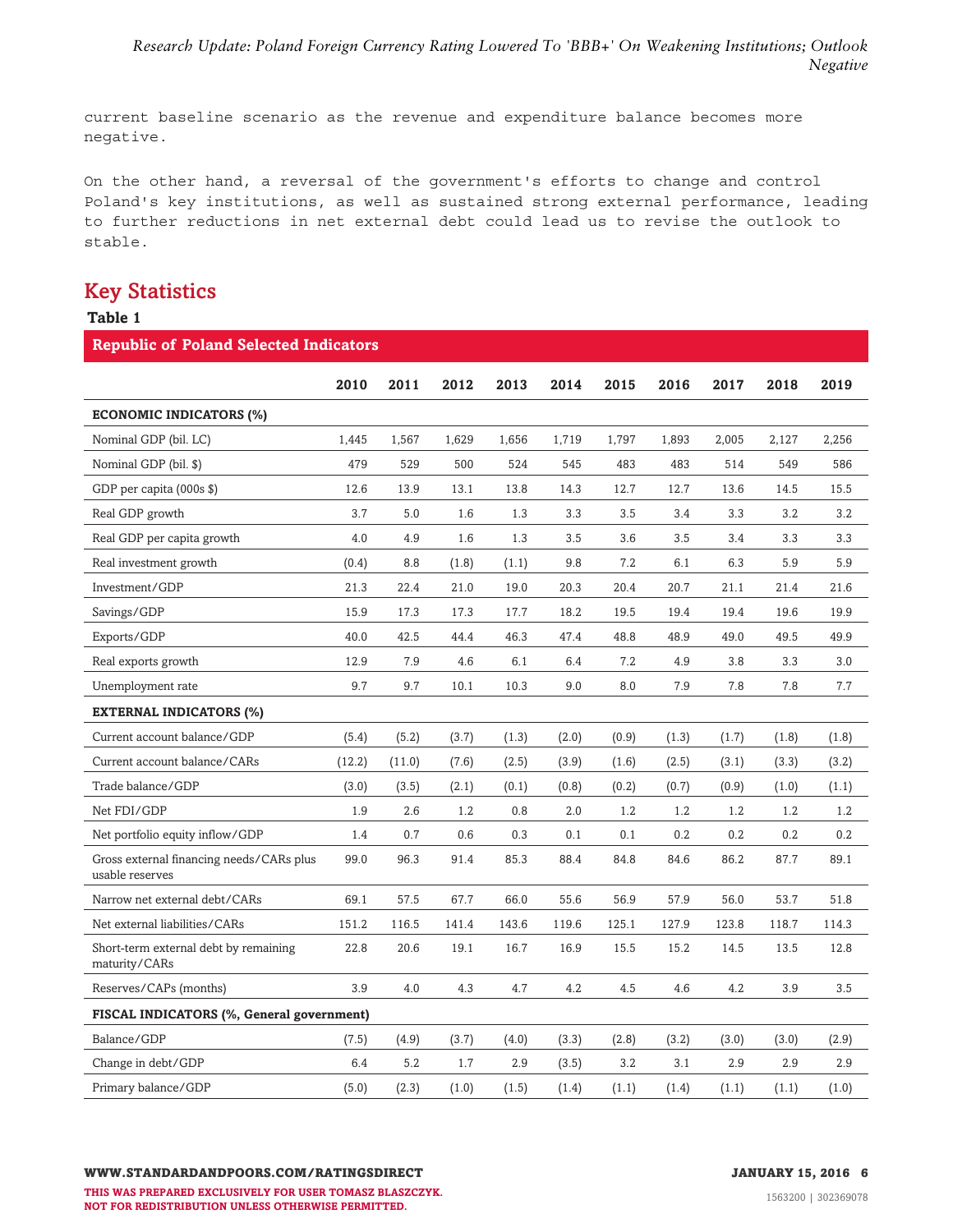### <span id="page-6-0"></span>**Table 1**

| <b>Republic of Poland Selected Indicators (cont.)</b>     |      |      |      |      |      |       |      |      |      |      |
|-----------------------------------------------------------|------|------|------|------|------|-------|------|------|------|------|
|                                                           | 2010 | 2011 | 2012 | 2013 | 2014 | 2015  | 2016 | 2017 | 2018 | 2019 |
| Revenue/GDP                                               | 38.1 | 38.8 | 38.9 | 38.4 | 38.8 | 38.6  | 38.2 | 38.2 | 38.2 | 38.2 |
| Expenditures/GDP                                          | 45.6 | 43.6 | 42.6 | 42.4 | 42.1 | 41.4  | 41.4 | 41.2 | 41.2 | 41.1 |
| Interest / revenues                                       | 6.5  | 6.5  | 6.8  | 6.5  | 5.0  | 4.6   | 4.7  | 4.9  | 5.0  | 5.1  |
| Debt/GDP                                                  | 53.3 | 54.4 | 54.0 | 55.9 | 50.4 | 51.4  | 51.9 | 52.0 | 51.9 | 51.7 |
| Net debt/GDP                                              | 49.9 | 51.1 | 50.4 | 53.4 | 46.9 | 47.6  | 48.3 | 48.5 | 48.6 | 48.7 |
| Liquid assets/GDP                                         | 3.4  | 3.3  | 3.6  | 2.6  | 3.6  | 3.9   | 3.7  | 3.5  | 3.3  | 3.1  |
| <b>MONETARY INDICATORS (%)</b>                            |      |      |      |      |      |       |      |      |      |      |
| CPI growth                                                | 2.7  | 3.9  | 3.7  | 0.8  | 0.1  | (0.4) | 1.2  | 2.1  | 2.5  | 2.5  |
| GDP deflator growth                                       | 2.3  | 3.2  | 2.4  | 0.4  | 0.4  | 1.0   | 1.9  | 2.5  | 2.8  | 2.8  |
| Banks' claims on resident non-gov't sector<br>growth      | 6.8  | 15.9 | 3.8  | 3.6  | 10.9 | 8.0   | 5.4  | 5.9  | 6.1  | 6.1  |
| Banks' claims on resident non-gov't<br>sector/GDP         | 57.7 | 61.7 | 61.6 | 62.8 | 67.0 | 69.3  | 69.3 | 69.3 | 69.3 | 69.3 |
| Foreign currency share of claims by banks<br>on residents | 21.3 | 22.7 | 19.8 | 18.5 | 17.6 | 23.9  | N/A  | N/A  | N/A  | N/A  |

Savings is defined as investment plus the current account surplus (deficit). Investment is defined as expenditure on capital goods, including plant, equipment, and housing, plus the change in inventories. Banks are other depository corporations other than the central bank, whose liabilities are included in the national definition of broad money. Gross external financing needs are defined as current account payments plus short-term external debt at the end of the prior year plus nonresident deposits at the end of the prior year plus long-term external debt maturing within the year. Narrow net external debt is defined as the stock of foreign and local currency public- and private- sector borrowings from nonresidents minus official reserves minus public-sector liquid assets held by nonresidents minus financial-sector loans to, deposits with, or investments in nonresident entities. A negative number indicates net external lending. LC--Local currency. CARs--Current account receipts. FDI--Foreign direct investment. CAPs--Current account payments. N/A--Not applicable. The data and ratios above result from Standard & Poor's own calculations, drawing on national as well as international sources, reflecting Standard & Poor's independent view on the timeliness, coverage, accuracy, credibility, and usability of available information.

# **Ratings Score Snapshot**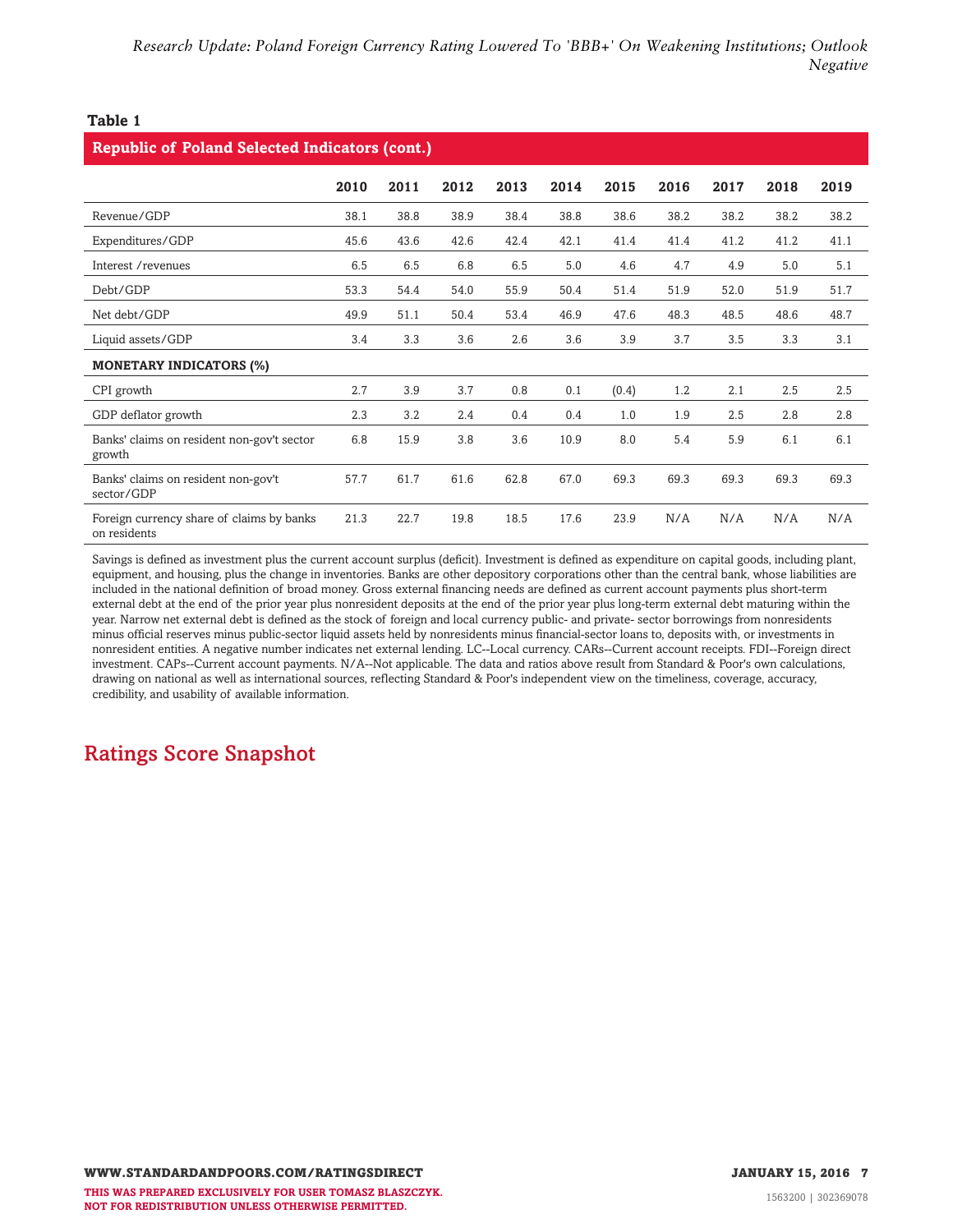### <span id="page-7-0"></span>**Table 2**

#### **Republic of Poland Ratings Score Snapshot**

| <b>Key rating factors</b>                      |          |
|------------------------------------------------|----------|
| Institutional assessment                       | Neutral  |
| Economic assessment                            | Neutral  |
| External assessment                            | Neutral  |
| Fiscal assessment: flexibility and performance | Neutral  |
| Fiscal assessment: debt burden                 | Neutral  |
| Monetary assessment                            | Strength |

Standard & Poor's analysis of sovereign creditworthiness rests on its assessment and scoring of five key rating factors: (i) institutional assessment; (ii) economic assessment; (iii) external assessment; (iv) the average of fiscal flexibility and performance, and debt burden; and (v) monetary assessment. Each of the factors is assessed on a continuum spanning from 1 (strongest) to 6 (weakest). Section V.B of Standard & Poor's "Sovereign Rating Methodology," published on Dec. 23, 2014, summarizes how the various factors are combined to derive the sovereign foreign currency rating, while section V.C details how the scores are derived. The ratings score snapshot summarizes whether we consider that the individual rating factors listed in our methodology constitute a strength or a weakness to the sovereign credit profile, or whether we consider them to be neutral. The concepts of "strength", "neutral", or "weakness" are absolute, rather than in relation to sovereigns in a given rating category. Therefore, highly rated sovereigns will typically display more strengths, and lower rated sovereigns more weaknesses. In accordance with Standard & Poor's sovereign ratings methodology, a change in assessment of the aforementioned factors does not in all cases lead to a change in the rating, nor is a change in the rating necessarily predicated on changes in one or more of the assessments.

# **Related Criteria And Research**

#### **Related Criteria**

- Criteria Governments Sovereigns: Sovereign Rating Methodology December 23, 2014
- General Criteria: Methodology For Linking Short-Term And Long-Term Ratings For Corporate, Insurance, And Sovereign Issuers - May 07, 2013
- General Criteria: Methodology: Criteria For Determining Transfer And Convertibility Assessments - May 18, 2009

#### **Related Research**

- Sovereign Risk Indicators, Dec. 14, 2015. An interactive version is available at www.spratings.com/sri
- Central, Eastern, and Southeastern Europe Sovereign Rating Trends Mid-Year 2015, July 13, 2015
- The Emerging Market Sovereign Outlook: What's Gone Wrong?, Oct. 20, 2015
- Why Politics Matters To Sovereign Ratings, Nov. 6, 2015
- The Heat Is On: How Climate Change Can Impact Sovereign Ratings, Nov. 25, 2015
- Who's At Risk? Emerging Market Sovereigns Are Facing Adverse Global Trends, Sept. 29, 2015
- Global Sovereign Rating Trends 2016, Jan. 6, 2016
- Default, Transition, and Recovery: 2014 Annual Sovereign Default Study And Rating Transitions, May 18, 2015
- Credit FAQ: What's Ahead For Emerging Market Sovereigns In 2016, Dec. 10, 2015

In accordance with our relevant policies and procedures, the Rating Committee was composed of analysts that are qualified to vote in the committee, with sufficient experience to convey the appropriate level of knowledge and understanding of the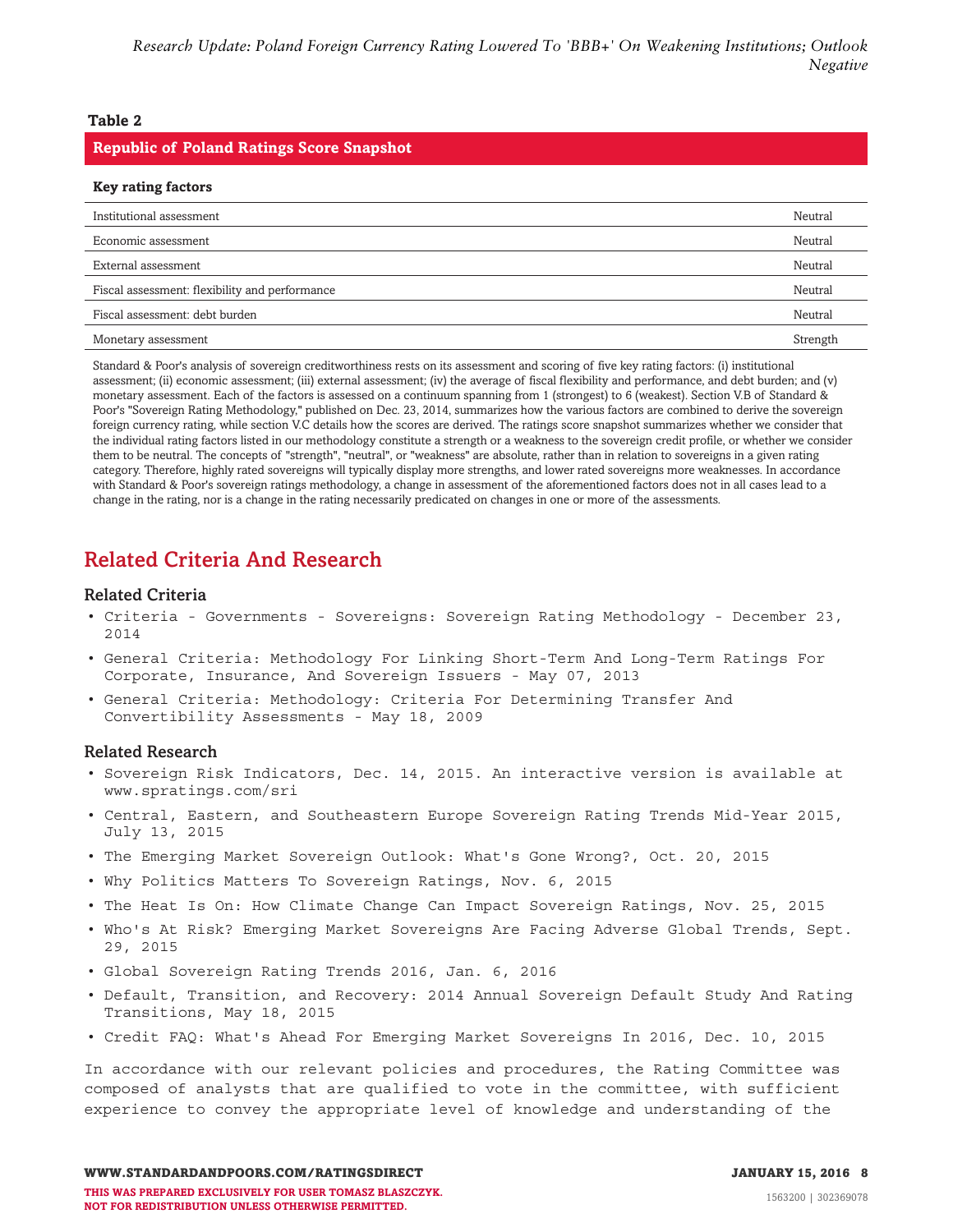<span id="page-8-0"></span>methodology applicable (see 'Related Criteria And Research'). At the onset of the committee, the chair confirmed that the information provided to the Rating Committee by the primary analyst had been distributed in a timely manner and was sufficient for Committee members to make an informed decision. After the primary analyst gave opening remarks and explained the recommendation, the Committee discussed key rating factors and critical issues in accordance with the relevant criteria. Qualitative and quantitative risk factors were considered and discussed, looking at track-record and forecasts.

The committee agreed that the institutional assessment has deteriorated. All other key rating factors were unchanged.

The chair ensured every voting member was given the opportunity to articulate his/her opinion. The chair or designee reviewed the draft report to ensure consistency with the Committee decision. The views and the decision of the rating committee are summarized in the above rationale and outlook. The weighting of all rating factors is described in the methodology used in this rating action (see 'Related Criteria and Research').

# **Ratings List**

|                                      | Rating               |                 |  |  |
|--------------------------------------|----------------------|-----------------|--|--|
|                                      | To                   | From            |  |  |
| Poland (Republic of)                 |                      |                 |  |  |
| Sovereign credit rating              |                      |                 |  |  |
| Foreign Currency                     | BBB+/Negative/A-2    | A-/Positive/A-2 |  |  |
| Local Currency                       | $A - / Negative/A-2$ | A/Positive/A-1  |  |  |
| Transfer & Convertibility Assessment | $\mathbb A$          | $AA-$           |  |  |
| Senior Unsecured                     |                      |                 |  |  |
| Foreign Currency                     | $BBB+$               | $A -$           |  |  |
| Local Currency                       | $A -$                | Α               |  |  |
| Short-Term Debt                      |                      |                 |  |  |
| Foreign Currency                     | $A - 2$              | $A-2$           |  |  |
| Local Currency                       | $A - 2$              | $A-1$           |  |  |

Complete ratings information is available to subscribers of RatingsDirect at www.globalcreditportal.com and at spcapitaliq.com. All ratings affected by this rating action can be found on Standard & Poor's public Web site at www.standardandpoors.com. Use the Ratings search box located in the left column. Alternatively, call one of the following Standard & Poor's numbers: Client Support Europe (44) 20-7176-7176; London Press Office (44) 20-7176-3605; Paris (33) 1-4420- 6708; Frankfurt (49) 69-33-999-225; Stockholm (46) 8-440-5914; or Moscow 7 (495)

**WWW.STANDARDANDPOORS.COM/RATINGSDIRECT JANUARY 15, 2016 9 THIS WAS PREPARED EXCLUSIVELY FOR USER TOMASZ BLASZCZYK. NOT FOR REDISTRIBUTION UNLESS OTHERWISE PERMITTED.**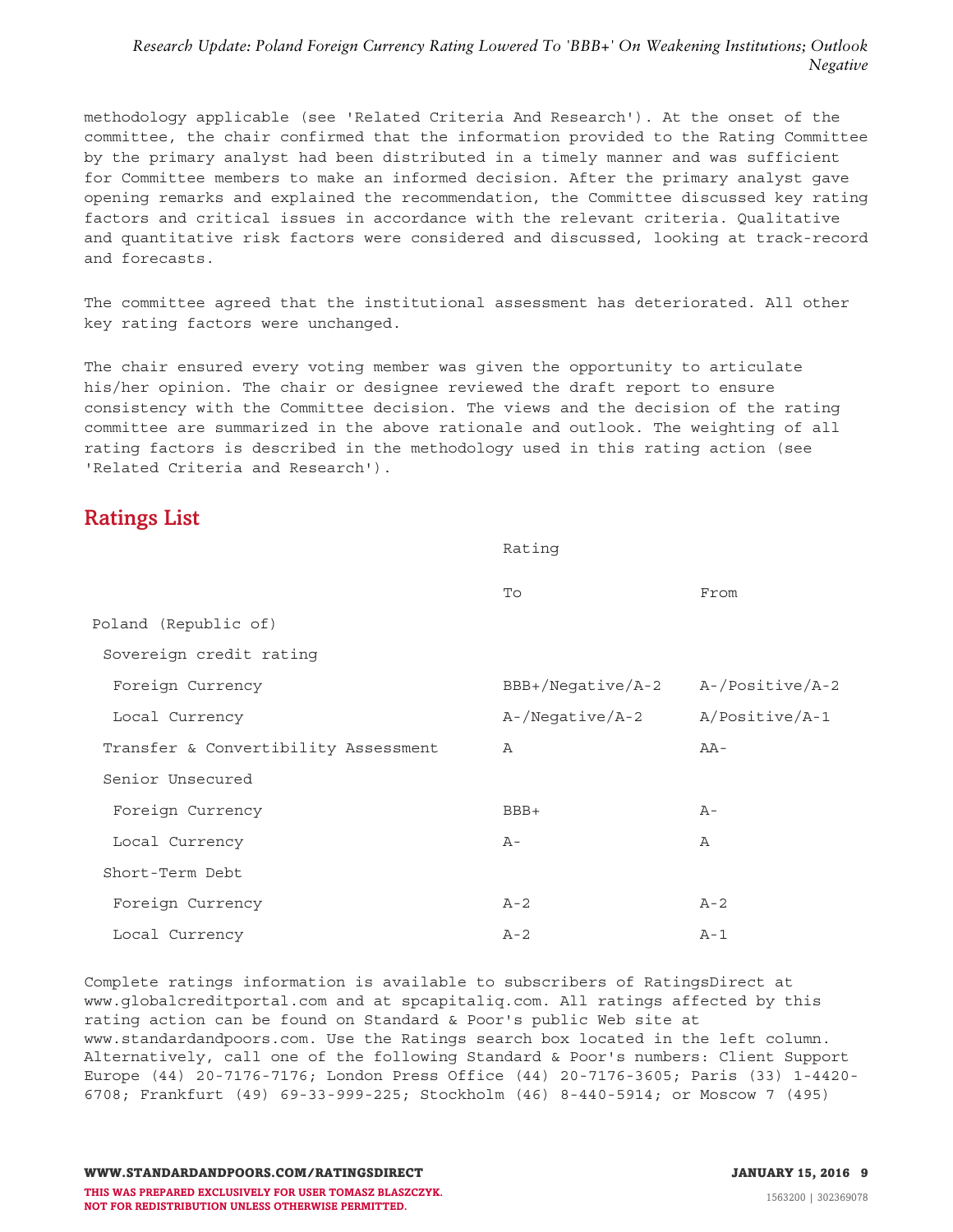783-4009.

# **Additional Contact:**

SovereignEurope; SovereignEurope@standardandpoors.com